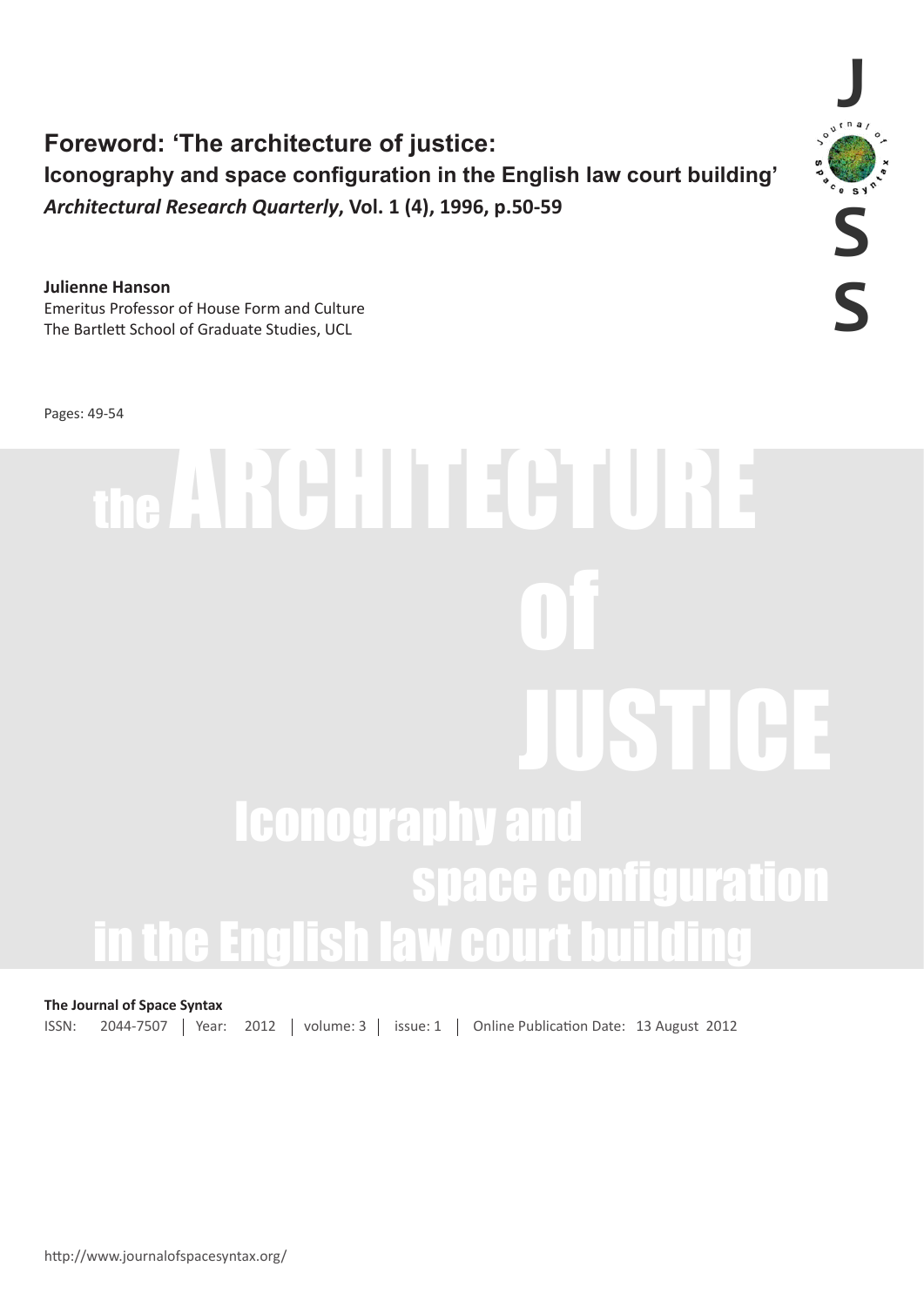# **Foreword: 'The architecture of justice: Iconography and space configuration in the English law court building'** *Architectural Research Quarterly***, Vol. 1 (4), 1996, p.50-59**

**Julienne Hanson**

Emeritus Professor of House Form and Culture The Bartlett School of Graduate Studies, UCL

This Foreword takes a rather circuitous route to its central theme of the law court building, by way of the Bartlett's architectural design studios and the prison as a building type, but there is an underpinning logic to the narrative that I hope will become apparent as the story unfolds. In the 1980s, I ran the second year design studio at the Bartlett, during the last throes of the Modernist programme for architectural education. The educational philosophy of the day was that a student should advance steadily and incrementally from simple problems to more complex design challenges, as they progressed from the first year to the third year. First year was dedicated to 'firmness' (firmitas) in the Vitruvian triad, second year to 'commodity' (utilitas) and the third year to delight (venustas). I do not subscribe to the notion that architectural projects can be divided into simple and more complex design problems in this way; in my view there are only simplistic and sophisticated solutions to any design challenge. The creativity and imagination necessary to designing a perfect chair may approach that necessary for the design of an ideal city, as Aalto, Asplund, Eames, Foster, Gehry, Le Corbusier, Meier, Mies van der Rohe, Neutra, Niemeyer, Nouvel, Prouve, Rietveld, Saarinen and Wright (a truly impressive and international roll call of modern architects who have designed iconic chairs) have shown. However, given that I was a relatively junior member of staff with little influence on the Bartlett's design studio programme, I was more than happy to introduce my fledgling architecture students to the command of commodity, as this allowed me to share with them the relationship between the programmatic requirements contained in a design brief and their response, in the form of a proposal for a building expressed in a set of architectural drawings, and especially in the plan.

For, as Dunster (1985) has observed, the plan has occupied a privileged place in contemporary (i.e. modern) design discourse because, *'*architecture looked at plans for descriptions of ways of life*'.*

Students arrived in second year with a firm grounding in building construction that included the design of small projects like a chair, pergola or artist's studio. Over the course of three terms, in the second year we tackled two large, single volume buildings, such as a factory, fire station or leisure pool, two cellular buildings that stacked and packed smaller regular rooms, like a student hostel, health centre or office block, and the final project of the year in the summer term was always a primary school, a building type that drew together volumes of many different shapes and sizes from an assembly hall to the head teacher's office, and gave a built form to a complex educational programme. This sequence of projects stretched talented and gifted students by taking them to a deeper level of understanding, and the success of the rich educational diet was perhaps demonstrated by the fact that many of my students chose to exhibit their second year design work at their third year degree show.

The significance of all this is that as year coordinator, responsible for about sixty students and a team of six tutors, I had to become familiar with a wide variety of building types and their organisational requirements, and the way I chose to interpret my own brief as a design studio coordinator was to shine a spotlight on the ordinary buildings that most students would already have come across in their everyday lives. Since I believe that everybody deserves great architecture, I seized the opportunity to demonstrate to my students that the architecture of the ordinary is as important to a just and equitable society as the cultural icons (like art galleries or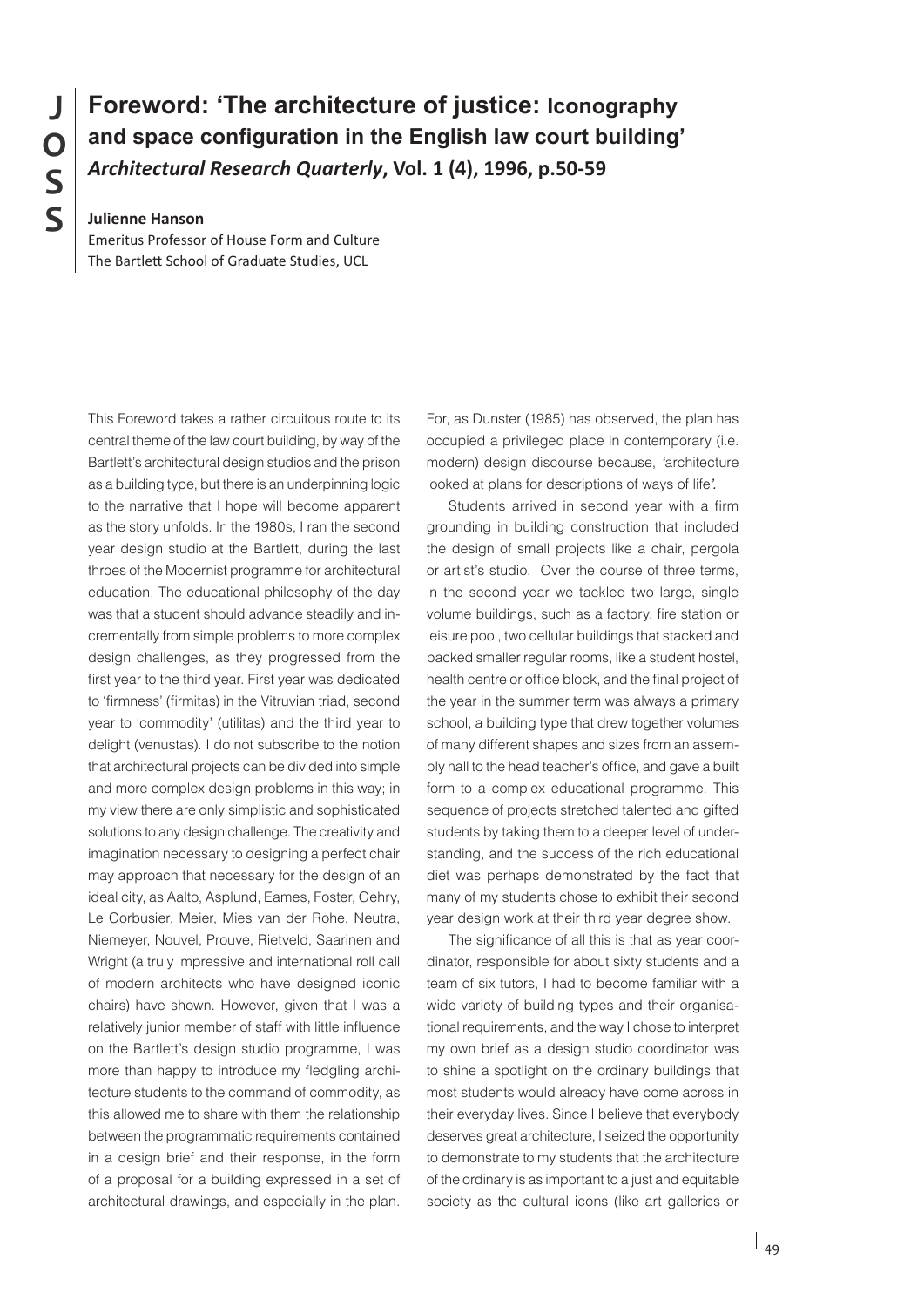**J O S S**

museums) that they would encounter in their third year under the rubric of 'delight'.

I was helped in this task by the teams of experts that I assembled to contribute to each design project, which comprised leading UK architects with an established track record in the building type, expert clients who were the leaders of the various organisations we were designing for, and academic architect-researchers with first hand experience of strategic briefing and design evaluation for the building types we engaged with. All this 'research by design' fed directly into the M.Sc. in Advanced Architectural Studies, and for several years during the 1980s I taught the 'Complex Buildings' module on that course, largely on the basis of these design studio explorations. Eventually I had to admit defeat, in the sense that, in a fast-moving policy driven climate, it is extraordinarily difficult to keep pace with research and design across a wide range of building types, but the intellectual challenge was certainly exciting whilst it lasted. In this respect, syntactic analysis of buildings is arguably more challenging than settlement analysis. It is relatively easy to grasp the history of one building type and to keep pace with its evolution, but to do this for many different types of building, each with their different organisations, functional requirements, ideologies and spatial practices, requires enormous dedication, especially as new building types are constantly evolving to meet the needs of a rapidly changing society. If my experience is anything to go by, it may require a team approach to make significant progress on a 'general theory of buildings' that has an equivalent explanatory power to our current syntactic understanding of settlement morphology.

One of the building types that piqued my interest, even though I never set it as a second year studio project, was the prison. The antithesis of the open and permeable city, a prison is the archetypal institutional building and the paradigm for a Goffmanesque 'total institution' (Goffman, 1961). The contrast between the prison and the city continues to intrigue. Minds as diverse as Ackroyd (1982), Evans (1978) and Foucault (1975) have grappled with the conundrum, so I am in good company in admitting to my curiosity about this subject. It is an interest that eventually led to the paper on law court design.

Up to the end of the eighteenth century in England, most lawbreakers were punished by execution, corporal punishment, transportation or fines. Prisons were only used to house suspects before their trial or until the punishment was actually carried out. Originally, imprisonment was prior to trial or execution, or for debt, but not for retribution. From the late middle ages, a few towns had gaols, attached to the city walls and defences, but imprisonment was normally in a building designed for other purposes, usually the town's castle, gate, bridge or town hall. The most common type of purpose-built prison built in this period was the lock-up; a small, secure, one room building to detain a disorderly individual or drunkard for a short period until they were fit for release. In the early prisons, prisoners were mixed together, so that first offenders lodged with recidivists, and debtors shared a cell with felons. Prisoners paid for their accommodation, so wealthy prisoners lived well whilst the rest suffered appalling living conditions. Gaolers even charged the public to view the inmates.

John Howard (1726-1790) is generally credited as the first penal reformer. The prisons Howard visited had no fresh water, sewers or fresh air. Prisoners were often kept many to a room, overcrowded almost to the point of suffocation, and in chains, although as escape was impossible there was no need for this. Howard suggested that as vice could spread like a disease, 'sanitary precautions' could be taken by classifying and separating the prisoners. Among the buildings that convinced Howard that prison reform was necessary was George Dance's remodelling of Newgate Gaol in 1770. Old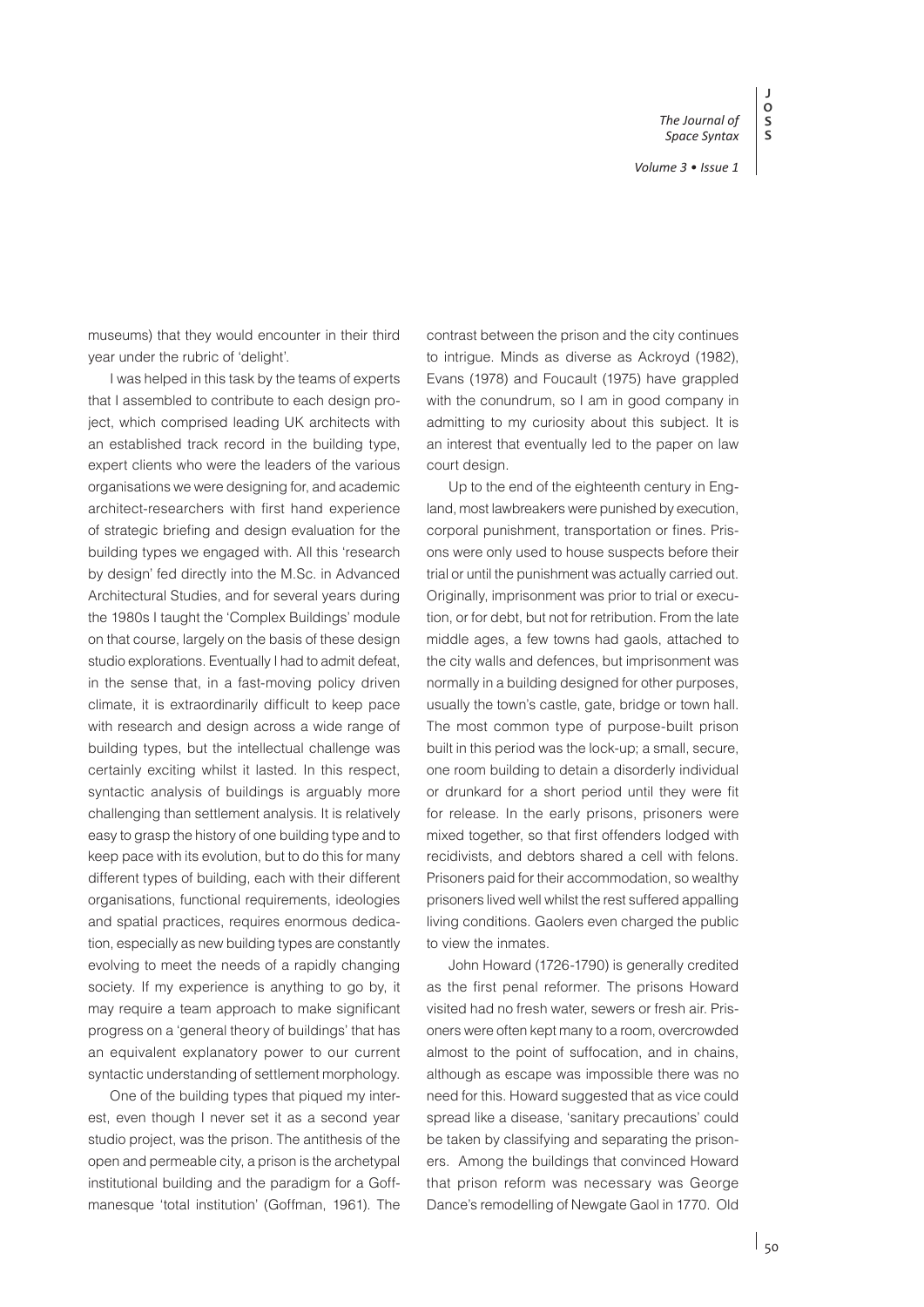*Foreword: 'The architecture of justice'*

*Hanson, J.*

Newgate Gaol was a twelfth century gatehouse of the City of London. It had a deep, tree-like layout, similar to many gatehouses of the period. Dance's design to replace it was an example of 'architecture parlante' intended to impress onlookers with the majesty of the law and discourage criminality through its grim facades. Spatially, the design comprised three separate courtyards or quadrangles for debtors, male felons and female felons. These were further subdivided into large 'wards' where the prisoners lived and slept. A Keeper's house and chapel were placed centrally at the entrance, which lay on the main geometric axis of the prison. Dance's design for Newgate was one of the first buildings that we translated into a justified access or permeability graph when we were developing space syntax in the mid 1970s, and the exercise immediately revealed that although the neoclassical building looked well-ordered, the layout was such that in practice the prisoners were able to organise themselves and run the building, while the gaolers simply acted as gatekeepers who ensured that the prisoners could not escape. This lack of discipline, combined with the promiscuous mixing together of prisoners and visitors to the gaol, convinced Howard that prison reform was needed.

It came in the proposition for a Panopticon (all seeing) prison, devised by Jeremy Bentham (sometimes described as the spiritual founder of [University College London\)](http://en.wikipedia.org/wiki/University_College_London) in 1791. His solution was governed by a simple planning geometry, in which cells for individual prisoners were placed around the perimeter of a circle and lit by windows, so that each cell's inmate could be observed from a central inspection tower, but the gaze was unequal and not reciprocal because the prisoner could not see whether he or she was being watched. Bentham conceived of this model as an elementary surveillance building that could be adapted for schools, factories and hospitals as well as prisons, but it has survived as an idea rather than as a building type as it was rarely implemented. England chose rather to adopt the 'separate system' where prisoners were kept in solitary confinement as opposed to being kept under continual surveillance. So the prison building is 'responsible' for the formulation of one of the most important binary oppositions in the spatial armoury of institutions, between surveillance (visibility) and separation (permeability).

The separate system was implemented at Pentonville, 1840-42, in a design by Sir Joshua Jebb, Surveyor General of Prisons. Pentonville was a model penitentiary with a radial, 'starfish' layout comprising four long wings ranged around a central hall; a fifth wing housed the administration block. Each of the three storey wings had cells on either side of a central open corridor on the ground floor, with galleries to provide access to the upper levels. Staff on the ground floor or in the central hall could oversee the galleries, but not the prisoners in their cells. The warders were supervised by the prison governor, who had his office at the centre of the building. Between 1842 and the end of the century, over fifty Pentonville-style radial prisons were built, including one in 1858 that updated Dance's outmoded design on what is now the site of London's Central Criminal Court, the Old Bailey. Radial prisons were praised for their 'airiness' by Henry Mayhew, the radical Victorian social reformer, but they became less common after 1900 as a new pattern for prisons emerged, comparable to the pavilion hospitals of the period. The twentieth century has seen several more radical, concept designs for a model prison.

The prison is not exempt from the general exercise of power in society and, as Foucault has pointed out (1975), its development charts a shift from spectacular torture and public execution of offenders in the open streets of the city (the exercise of sovereign power) to the hidden exercise of discipline and punishment (representing the power of the state) through incarceration in prison. The

 $\overline{51}$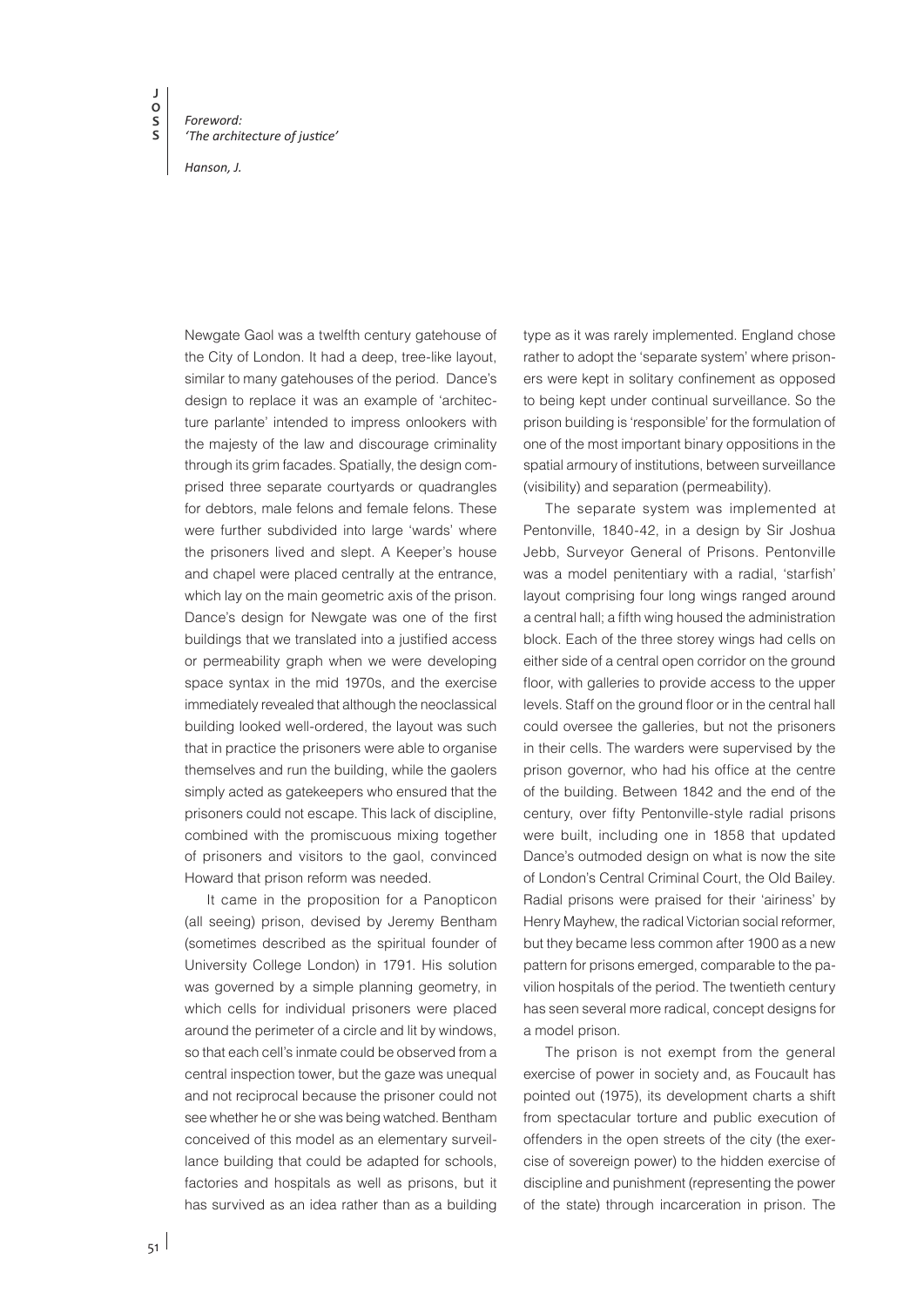**J**

**S S**

*The Journal of* 

thrust of Foucault's argument is that by creating a new class of offenders, delinquents, everyone is potentially criminalised, and by redirecting the punitive forces applied to the body through a new science of human conduct, bodies are disciplined, trained, made docile and rendered malleable in order to enter the labour force. Furthermore, if ideas about segregation and surveillance can be made to work in the prison setting to reform and rehabilitate, perhaps they can be applied to the design of society at large?

Given my interest in these issues, it is not surprising that I was tempted by an invitation to speak at an RIBA Symposium on Courthouse Design in the UK, Europe and USA, in October 1995. Since I had only about a month to prepare my contribution, I was drawn to the idea of placing the courtroom alongside the prison as two complementary buildings that, considered together as two faces of the same coin, embody the judicial system and its spatial practices, places where the trial takes place and judgement is dispensed, and where the sentence is then served out. My aim was to trace changes in the design and decoration of the English courthouse and courtroom in order to consider the proposition that the design of courtrooms seems to be becoming more user friendly over time. Posing the question as to whether the judicial system is becoming more liberal, I analysed three typical courts from different time periods to illustrate my account.

A major finding was that, whilst the appearance of the buildings undoubtedly changes and softens over time, the spatial and functional programme of the building remains constant. Analysis revealed a most peculiar building configuration, characterised by totally separate systems of access and circulation. The courthouses separate into three separate sub-complexes that correspond to three kinds of judicial space: normal social space, the space of the trial, and custodial space. Although the courtroom seems to bring people together, the justified access

graphs reveal that the positions of the various actors in the courtroom drama are at the ends of deep trees, so that the actors are maximally segregated from one another in the actual courtroom, whilst the back corridor integrates the building. This is because of the regulatory role that the law and justice plays within society as a mechanism for social control and the assertion of power and authority. Within this scheme of things, the courtroom is the place where power is enacted and judgment is 'seen to be done', whilst the corridors in the building are the hidden spaces where 'deals' are negotiated. This is why we need well-designed court buildings, but also why we should not hold trials in a virtual courtroom, as this move would eliminate the space where decisions can be negotiated.

Today, the UK is possibly the most watched country in the world. The numbers of CCTV cameras in existence is hotly contested, but one recent report (The Guardian, 03 March 2011) estimates that on average there is a CCTV camera for every thirty-two citizens in the country and another suggests that the City of London has 68.7 cameras per thousand residents (BBC Newsnight, 20 July 2009); whilst at home, telecare, a way of continuously and automatically monitoring older and disabled people in their own homes by installing a package of movement sensors and other devices to monitor their lifestyles, is already being adopted by many local authorities. Recent research into users' opinions on telecare (Percival and Hanson, 2006) suggests that many people believe that they already live in a culture of creeping surveillance. Surveillance is an issue for many older people living in supported housing settings, where even emergency call alarms can feel intrusive. One caregiver recalled how a friend living in sheltered housing, routinely whispers when communicating with visitors, thinking that the presence of the emergency alarm enables people to overhear general conversations. Professionals mentioned tenants who have a 'sense of being watched' and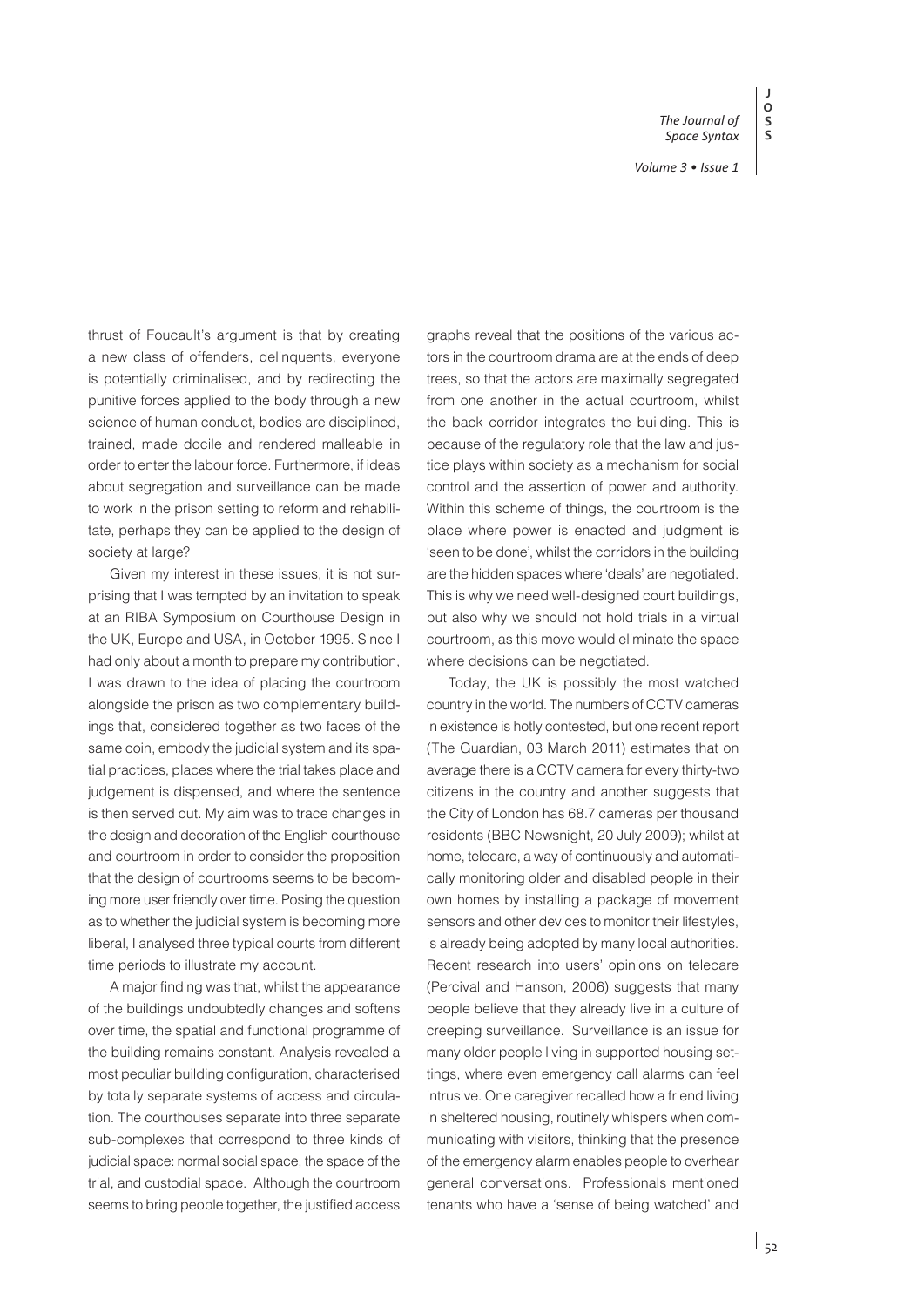*Foreword: 'The architecture of justice'*

*Hanson, J.*

resist this perceived passive surveillance, by refusing to have monitoring calls from wardens. Older people are even more suspicious of lifestyle monitoring devices, where private routines are open to public scrutiny. Modern technology would seem to afford unparalleled opportunities for remodelling everyday life into a 'panopticon society' throughout the public realm and a 'big brother society' indoors. My paper on courtrooms is not intended to be Luddite, against progress, but to warn the unwary that dispensing with real space in favour of apparently more convenient virtual spatial arrangements may have unintended social consequences.

#### **References**

 $53$ 

- Ackroyd, P. (1982), *The Great Fire of London*, London: Hamish Hamilton.
- BBC News, Available at: < [http://news.bbc.co.uk/1/hi/](http://news.bbc.co.uk/1/hi/uk/8159141.stm) [uk/8159141.stm](http://news.bbc.co.uk/1/hi/uk/8159141.stm) > [Accessed 31 May 2012].
- Dunster, D. (1985), *Key Buildings of the Twentieth* Century, Vol. 1, London: Butterworth Architecture, p.1.
- Evans, R. (1978), 'Rookeries and model dwellings: English housing reform and the moralities of private space'. In: Architectural Association Quarterly, Vol. 10 (1), p.24-35.
- Foucault, M. (1975, 1977) *Discipline and Punish: The Birth of the Prison* [\(French](http://en.wikipedia.org/wiki/French_language): *Surveiller et Punir: Naissance de la Prison*), Harmondsworth: Penguin.
- Goffman, E. (1961), *[Asylums: Essays on the Social Situa](http://books.google.com/books?id=FqELAQAAIAAJ)[tion of Mental Patients and Other Inmates](http://books.google.com/books?id=FqELAQAAIAAJ)*, New York: Random House Anchor Books.
- Lewis, P (2011), 'You're being watched: there's one CCTV camera for every 32 people in UK'. In: *The Guardian*, Available at: < [http://www.guardian.co.uk/uk/2011/](http://www.guardian.co.uk/uk/2011/mar/02/cctv-cameras-watching-surveillance) [mar/02/cctv-cameras-watching-surveillance](http://www.guardian.co.uk/uk/2011/mar/02/cctv-cameras-watching-surveillance) > [Accessed 31 May 2012].
- Percival, J. and Hanson, J. (2006), 'Big brother or brave new world? Telecare and its implications for older people's independence and social inclusion'*.* In: *Critical Social Policy*, Vol. 26 (4), p.888-909.